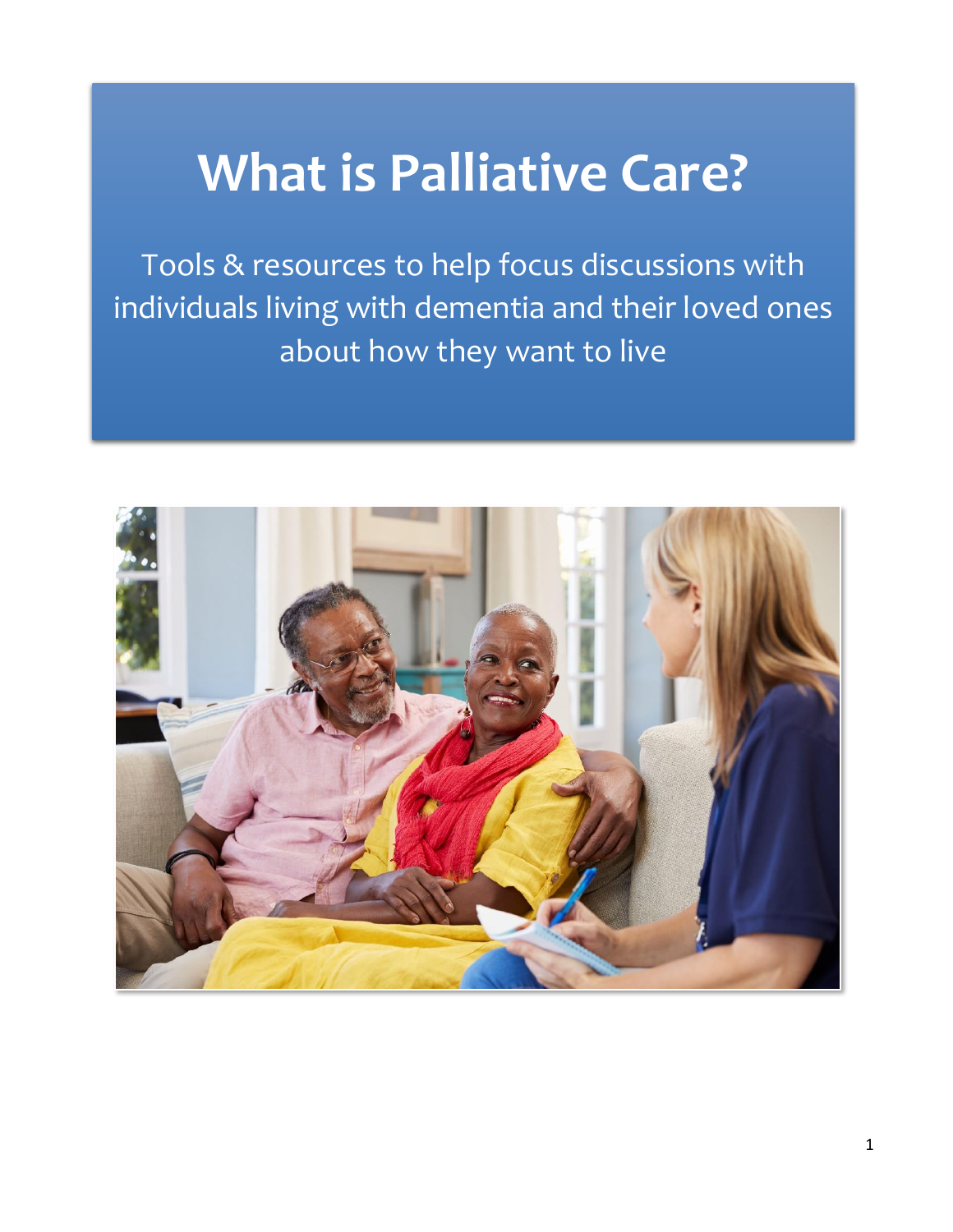### **Purpose & objectives**

The purpose of this collection of tools and resources is to help long-term care staff understand what palliative care is and increase their skills and comfort providing palliative care, particularly for individuals living with dementia.

The tools and resources provided are intended to support:

- Decreased suffering through appropriate screening, assessment, and use of palliative care practices
- Increased staff knowledge and comfort with conversations about palliative care with individuals and their loved ones
- Decreased use of inappropriate medications in older adults, especially those living with dementia

### **Audience for this guide**

Long-term care staff across all settings, including nursing homes, assisted living communities, residential care homes, and adult foster homes.

### **Who is the Oregon Partnership to Improve Dementia Care?**

In 2012, the Centers for Medicare and Medicaid Services launched a national campaign to improve quality of life for people living with dementia living in nursing homes. The campaign was based on emerging evidence of potential serious side effects associated with off-label use of antipsychotic medications. While the initial goal was to reduce the use of antipsychotics among those persons living with dementia, the Partnership's larger mission has been to promote the use of nonpharmacological approaches and person-centered practices in the care of older adults, and to guide quality initiatives specific to the needs of older adults in Oregon. OPIDC includes representatives from Alzheimer's Association, DHS Aging and People with Disabilities, Consonus Pharmacy Services, Comagine Health, Housecall Providers, LeadingAge Oregon, Making Oregon Vital for Elders, Oregon Geriatric Society, Oregon Health Authority, Oregon Health Care Association, Oregon State University School of Pharmacy, Providence ElderPlace, and Regence BlueCross BlueShield of Oregon.

### **Table of Contents**

| How do I talk to a resident and/or their loved ones about introducing palliative care?6 |  |
|-----------------------------------------------------------------------------------------|--|
|                                                                                         |  |
|                                                                                         |  |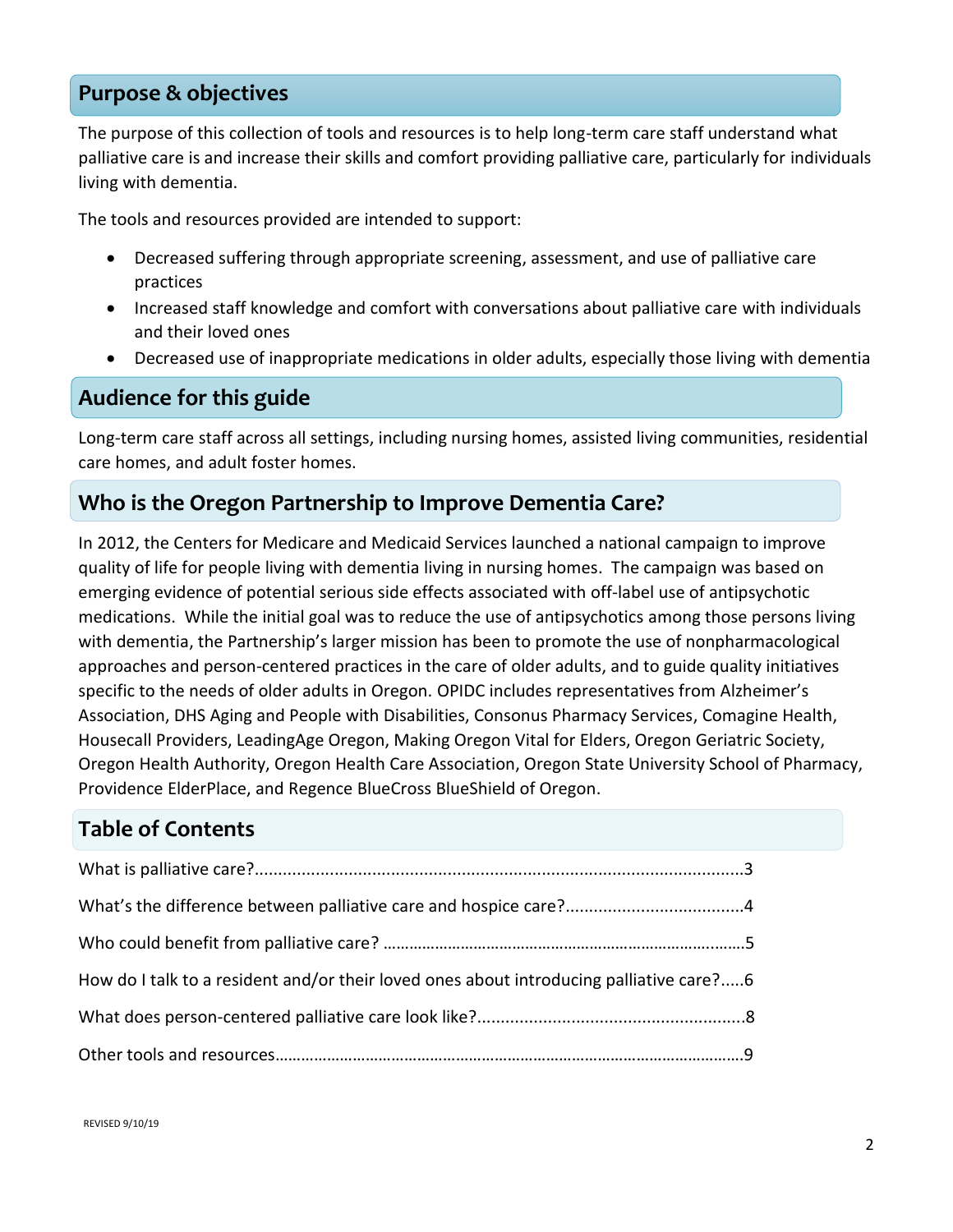# **What is palliative care?**

The World Health Organization defines palliative care as "an approach that improves the quality of life of patients and their families facing the problems associated with lifethreatening illness, through the prevention and relief of suffering by means of early identification and impeccable assessment and treatment of pain and other problems, physical, psychosocial and spiritual."

| Is appropriate early in<br>the course of illness                                    | Enhances quality of life                                                              | May positively<br>influence the course of<br>illness                                       |
|-------------------------------------------------------------------------------------|---------------------------------------------------------------------------------------|--------------------------------------------------------------------------------------------|
| <b>Provides relief from</b><br>pain and other<br>distressing symptoms               | Integrates the<br>psychological and<br>spiritual aspects of<br>patient care           | Affirms life and regards<br>dying as a normal<br>process                                   |
| Uses a team approach<br>to address the needs of<br>patients and their<br>loved ones | Offers a support system<br>to help the family cope<br>during the patient's<br>illness | Offers a support system<br>to help patients live as<br>actively as possible<br>until death |

# **Palliative care:**

Source:<https://www.who.int/cancer/palliative/definition/en/>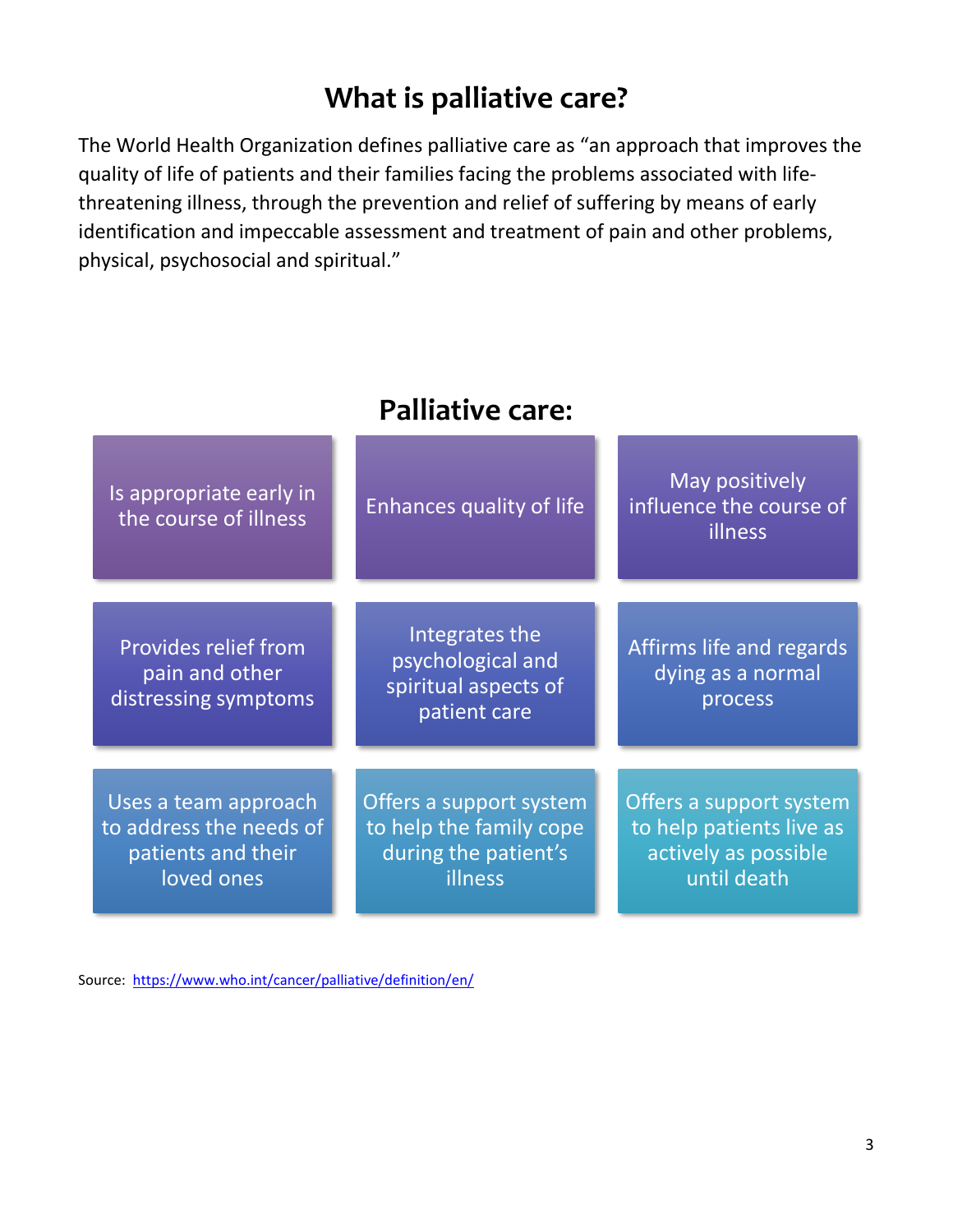# **What's the difference between palliative care and hospice?**

Simply put, all hospice care is palliative, but **not all palliative care is hospice**. As you can see in the figure below, a person may receive curative treatments, such as chemotherapy, while also receiving palliative care. Hospice care is an optional care benefit that a person may choose to use when nearing the end of their life; it does not include curative treatments.



# **Continuum of care**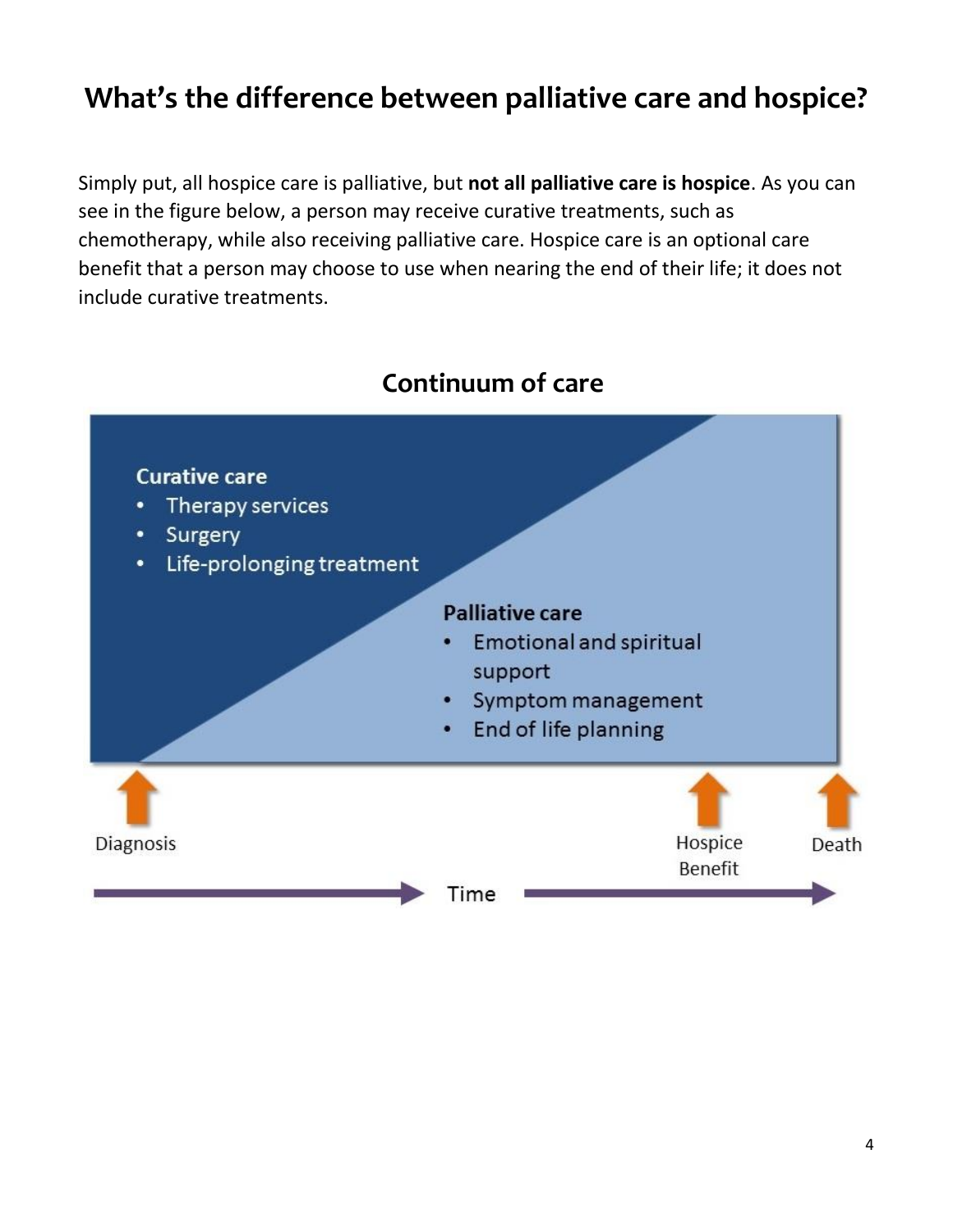# **Who could benefit from palliative care?**

Palliative care provides relief from symptoms and stress of a life-limiting illness along with the goal to improve quality of life for both the person and their caregivers. There are many factors that may contribute to a decision to include palliative care in an individual's care plan, but it's important to consult with an interdisciplinary team to identify and address distressing symptoms. Some specific indicators and potentially distressing symptoms to consider include:



### **Decision support screening tools related to palliative care**

| <b>INTERACT</b><br><b>Advance care planning &amp; decision support tools</b> | <b>INTERACT (Interventions to Reduce Acute Care</b><br>Transfers) is a program designed for long-term care<br>professionals. It includes clinical and educational<br>resources, tools, and strategies to recognize and treat<br>acute change in resident condition.                                                                             |
|------------------------------------------------------------------------------|-------------------------------------------------------------------------------------------------------------------------------------------------------------------------------------------------------------------------------------------------------------------------------------------------------------------------------------------------|
| <b>Mini Suffering State Exam (MSSE)</b>                                      | A short and simple scale designed to measure quality<br>of life; especially useful when trying to assess<br>suffering in a person who may not be able to speak<br>for themselves, such as a person living with<br>dementia. May be administered by nurses and<br>physicians, but also involves the opinions of loved<br>ones and/or caregivers. |
| <b>Pain Assessment in Advanced Dementia</b><br>(PAINAD)                      | This pain behavior tool is used to assess pain in older<br>adults who have cognitive impairment and/or are<br>unable to reliably communicate their pain.                                                                                                                                                                                        |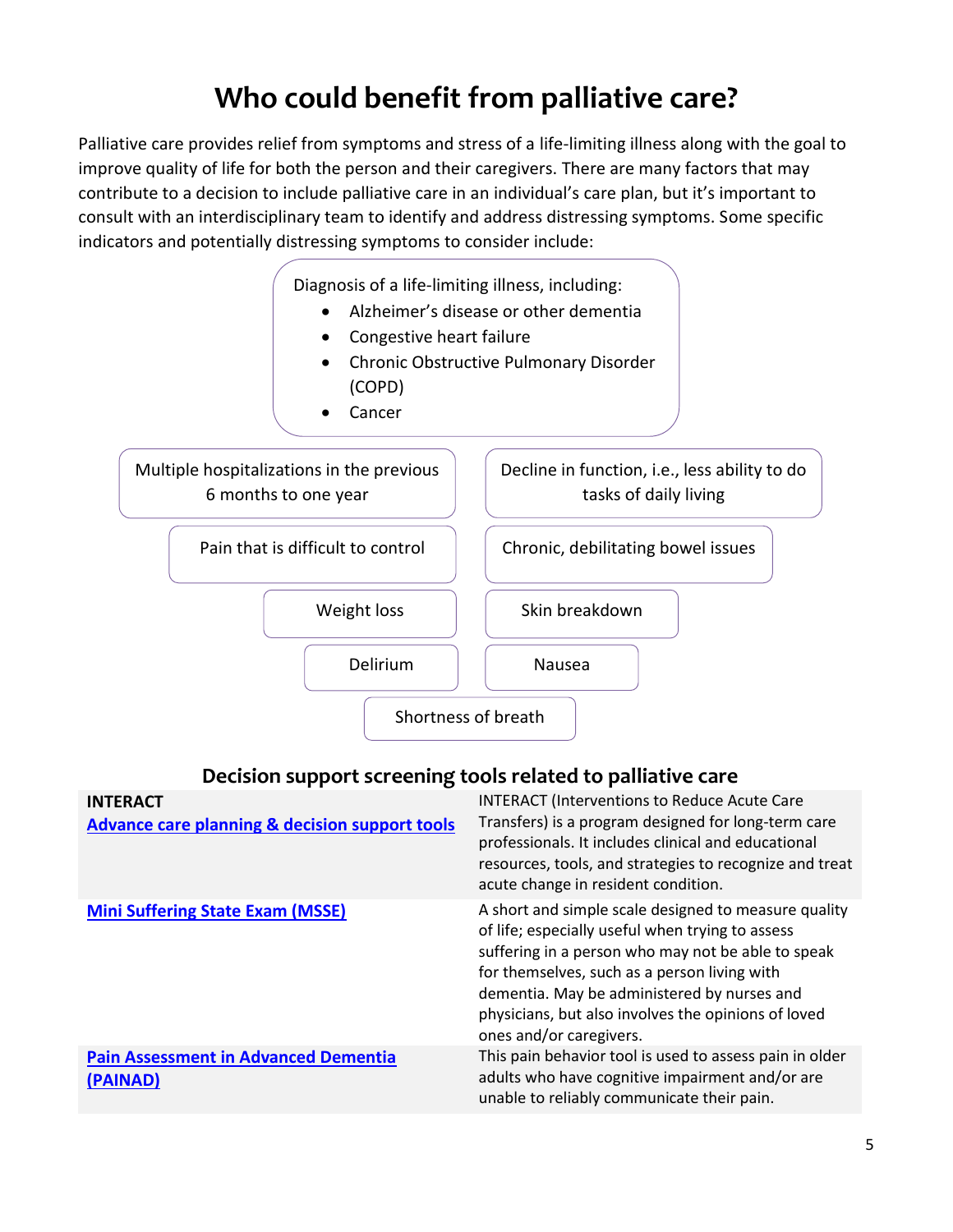### **How do I talk to an individual and/or their loved ones about introducing palliative care?**

Even when it seems clear that palliative care is needed, having a conversation with the individual and their loved ones can be difficult for everyone involved. Whenever possible, it is best practice to have these conversations before serious symptoms and suffering occurs. The following checklist and communication prompts are intended to support and facilitate conversations about palliative care. This conversation can be conducted by anyone from the care team, with the individual and at least one family member or loved one. The best way to become comfortable and skilled at these conversations is to practice as much as possible.

### **Conducting a Palliative Care Conference: Checklist**

- **1. Choose an appropriate setting for the conference.**
	- $\Box$  Use a quiet, private space that is large enough to comfortably accommodate all attendees.
	- $\Box$  Stock the room with water for everyone and have tissues available.
	- $\square$  Limit the number of team members in the room; too many people can be overwhelming.
	- $\Box$  Choose one person to lead the discussion.

#### **2. Make sure everyone is comfortable and on the same page.**

- $\Box$  Arrive prepared. Review the chart, consult with the care team, and clarify what the team hopes will come from the meeting ahead of time.
- $\Box$  Begin with introductions for everyone present.
- $\Box$  Establish expectations, goals, and ground rules for the meeting.
- $\Box$  Understand and be sensitive to the ethnic, cultural, and spiritual influences on communication, family relationships, and concepts of illness and death.

#### **3. Explore knowledge, beliefs, and attitudes about the illness, prognosis, and end of life.**

- $\Box$  Assess what they know about the current clinical situation.
- $\Box$  Assess how much information they want to be given.

#### **4. Offer knowledge about the individual's condition.**

- $\Box$  Focus on the current clinical situation and treatments.
- $\Box$  Be clear about the prognosis, potential recovery, and ongoing quality of life.
- $\Box$  Be open about uncertainty.
- $\Box$  Avoid medical jargon and check in frequently to make sure everyone understands what is being discussed.
- $\Box$  Determine the goals of care before discussing specific therapies.

#### **5. Clarify goals of care moving forward and plan next steps.**

- $\Box$  Explore the goals of the person and attitudes toward critical illness. What care decisions would be in their best interest?
- $\Box$  Listen to the goals from everyone in the room but maintain focus on the individual's perspective.
- $\Box$  Check with family members to hear their thoughts and validate their feelings.

#### **6. Offer clear recommendations based on the goals discussed during the conference and summarize the conversation.**

- $\Box$  Discuss appropriate therapy or treatment to be implemented.
- $\Box$  Review what will be done to achieve the goals discussed and what will indicate whether the person is better or worse.
- $\Box$  Briefly summarize what was discussed during the conference.
- $\Box$  Assess their understanding of the discussion and all decisions made during the conference.
- $\Box$  Make a clear follow-up plan, including when the next communication or care conference will be, and document the meeting.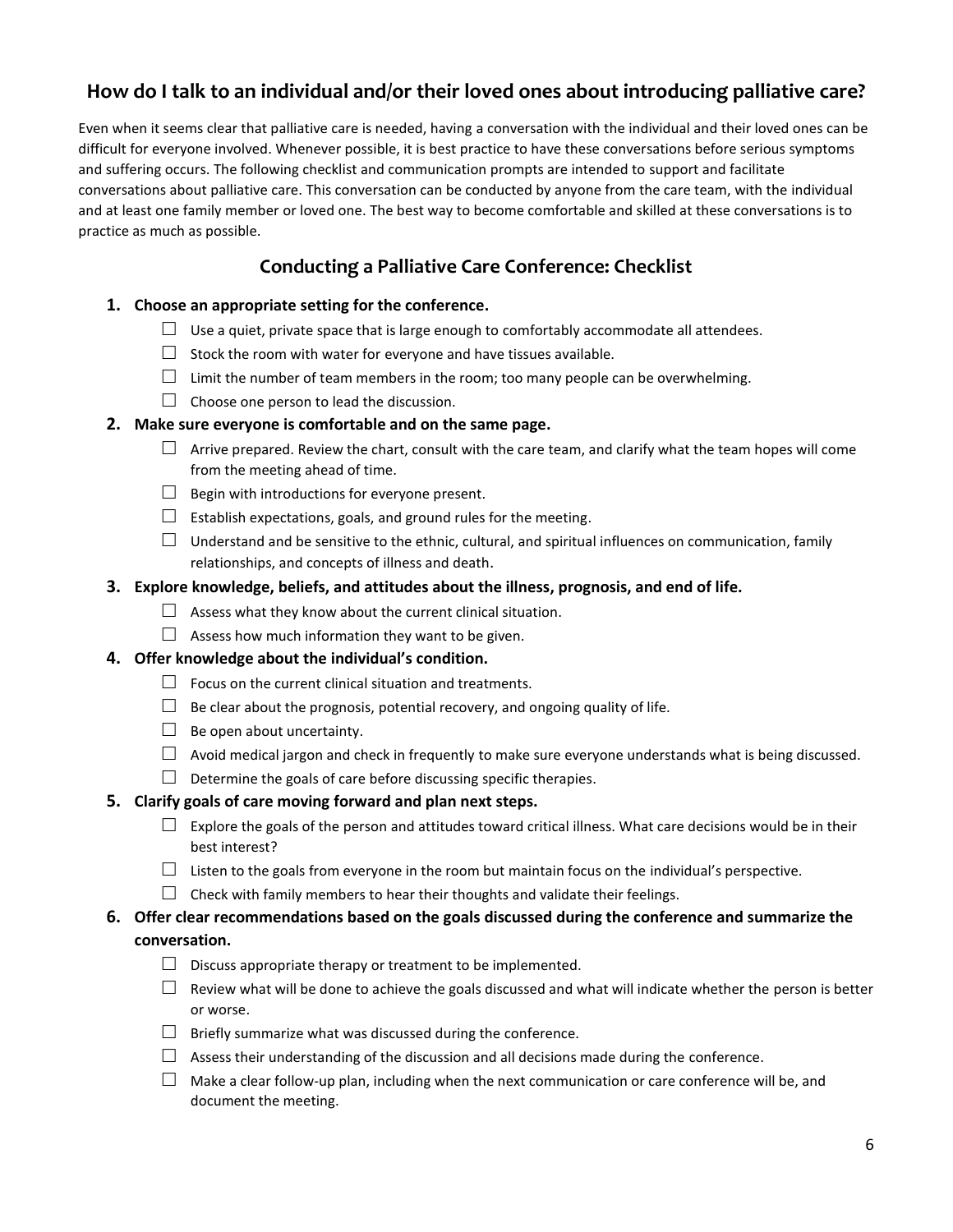## **Conducting a Palliative Care Conference: Communication Prompts**

| <b>Checklist Section</b>                                                                                             | <b>Examples of what to say</b>                                                                                                                                                                         |
|----------------------------------------------------------------------------------------------------------------------|--------------------------------------------------------------------------------------------------------------------------------------------------------------------------------------------------------|
| Make sure everyone is comfortable and on the same<br>page.                                                           | We have 45 minutes for this discussion. I want to review<br>how your loved one is doing and try to answer all your<br>questions. If possible, let's try to have only one person<br>speaking at a time. |
|                                                                                                                      | Can you help me understand what I need to know about<br>your/your loved one's beliefs and practices so we can<br>take the best care of you/them?                                                       |
| Explore knowledge, beliefs, and attitudes about the<br>illness, prognosis, and end of life.                          | I want to make sure we all understand what is<br>happening medically.                                                                                                                                  |
|                                                                                                                      | What is your understanding of your medical situation?                                                                                                                                                  |
|                                                                                                                      | Would you be surprised if you/your loved one was not<br>alive in a year?                                                                                                                               |
|                                                                                                                      | Have you thought about what is important to you for<br>the rest of your/your loved one's life?                                                                                                         |
|                                                                                                                      | Do you feel like you are getting enough information<br>about your/your loved one's health status?                                                                                                      |
|                                                                                                                      | I don't want to overload you with details, but I want to<br>keep you informed.                                                                                                                         |
| Offer knowledge about the individual's condition.                                                                    | Would you like me to talk about what we think is going<br>to happen?                                                                                                                                   |
|                                                                                                                      | I wish I could be clearer about what will happen.                                                                                                                                                      |
|                                                                                                                      | What questions do you have about what I just said?                                                                                                                                                     |
| Clarify goals of care moving forward and plan next<br>steps.                                                         | We are doing everything we can in hopes your loved one<br>will get better. I wonder, though, if you have been able<br>to think about what if things do not go well?                                    |
|                                                                                                                      | What kinds of things are important to you/your loved<br>one? Did this conversation or situation ever come up in<br>your family?                                                                        |
| Offer clear recommendations based on the goals<br>discussed during the conference and summarize the<br>conversation. | It sounds like your loved one's primary goal was to be<br>able to be stay independent. And if that could not<br>happen, he wanted to avoid being on a breathing<br>machine?                            |
|                                                                                                                      | It sounds like we should try the treatment for a week or<br>two and see if you/your loved one is better.                                                                                               |

Additional Resources: Center to Advance Palliative Care: [https://www.capc.org/](https://protect-us.mimecast.com/s/Rl-4C9rXE6TOMY1Ho5rnn?domain=capc.org) VitalTalk: [https://www.vitaltalk.org/](https://protect-us.mimecast.com/s/CKzpC0R3rqcyMr8HDiUh9?domain=vitaltalk.org)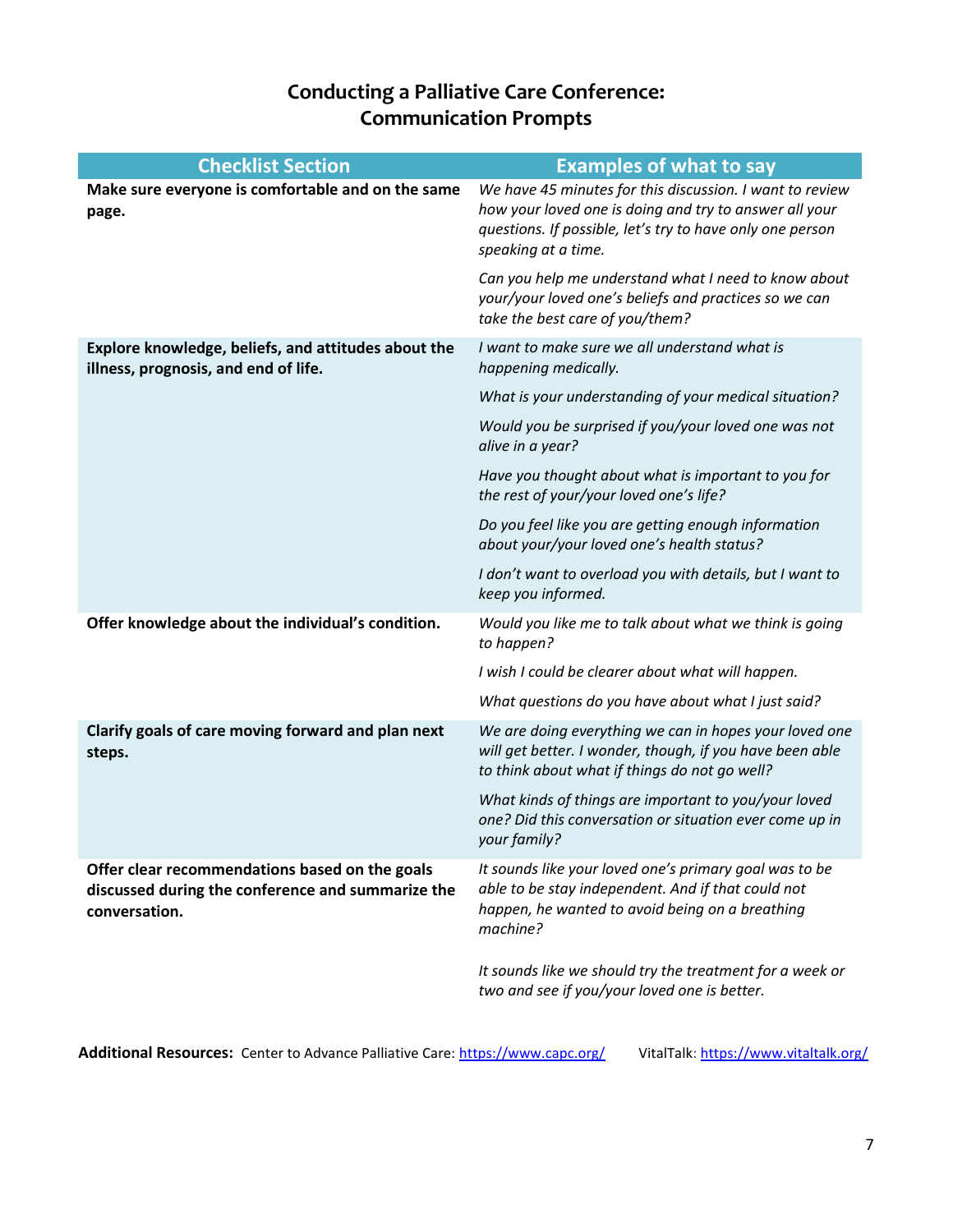# **What does person-centered palliative care look like?**

People with dementia and other chronic diseases have the right to remain engaged in life to the fullest extent possible. Consider what living well looks like to the person in this moment of their life. Below are the seven Eden Alternative® Domains of Well-Being:



It is crucial to regularly meet with the interdisciplinary team—individual, family, nurses, care staff, life enrichment staff, dietary staff, clinician—to discuss what everyone knows about the person and craft a care or service plan that provides meaningful engagement and care for the individual. This will need to be monitored and updated as their condition and preferences change.

The Eden Alternative® Domains of Well-Being adapted by G. Allen Power *in Dementia Beyond Disease: Enhancing Well-Being* published in 2014 by Health Professions Press.